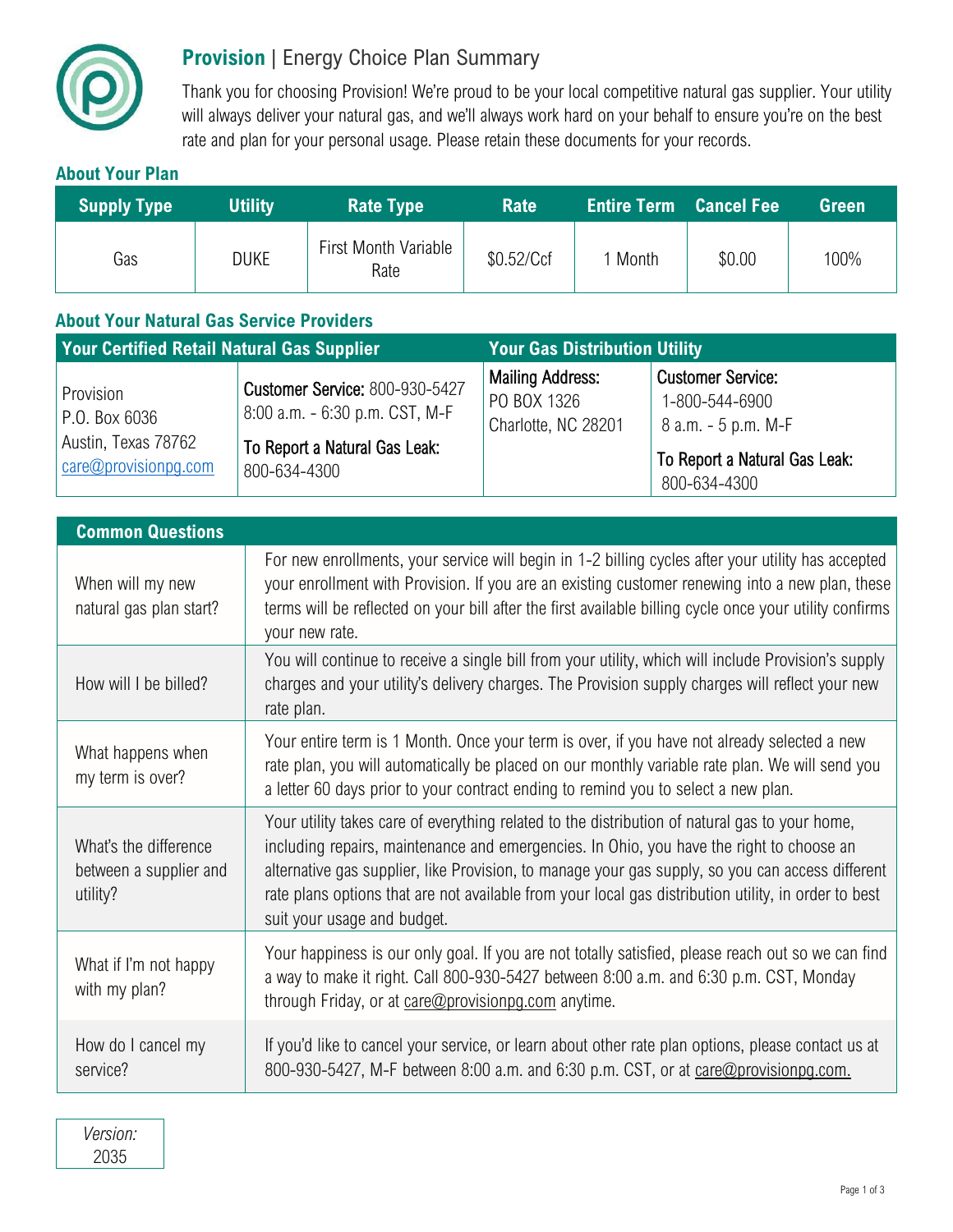*You have 7 days from the postmark date to change your mind about choosing Provision. To cancel, please contact your gas distribution utility using the contact information listed above.* 



## **Provision** | Natural Gas Energy Choice Terms & Conditions

Residential and Small Commercial (500 Mcf or less) Customer Care: 800-930-5427 | Monday through Friday, 8:00 a.m. to 6:30 p.m. CST

1. Purchase Agreement: Provision Power & Gas, LLC ("Provision") is certified by the Public Utilities Commission of Ohio ("PUCO") to provide natural gas to utility customers through the Energy Choice Program. This document outlines Provision's Terms of Service ("Agreement") and is effective as of the customer's enrollment date. By enrolling with Provision, the customer consents to this Agreement.

2. Rate and Entire Term: Provision agrees to supply the utility listed on your "Plan Summary" page, hereby referred to as "Utility", with natural gas which will be distributed to the customer at the registered service address(es) on a month-to-month basis as demarcated by the customer's meter reading dates and until cancelled by notice as provided by this Agreement. The customer will be billed at the rate listed on their "Plan Summary" document during their Initial Contract Term. At the end of the Initial Contract Term, the customer will default to Provision' monthly variable rate plan. The monthly variable rate varies based on weather, supply, demand, and profit. The customer may contact Provision to inquire about available rate plans for service continuation after the Initial Contract Term. The Provision rate excludes taxes and delivery fees

3. Cancellation and Changes: This Agreement may be cancelled by the customer at any time by calling Provision at 1-800-930- 5427 or by written notice to Provision, PO Box 6036, Austin, TX 78762. An Early Termination Fee may apply if noted in the "Plan Summary" document. Provision agrees to submit the customer's cancellation to the Utility within three (3) business days of receipt of notice, after which time the customer's account will be re-assigned according to the Utility's policies. Provision may also cancel this Agreement with seven (7) days written notice or immediately upon the customer's violation of a Power Provision & Gas or Utility policy. Unless required by governing law (including but not limited to a Utility service change, change in law, or other regulatory order), Provision may make changes to this Agreement with thirty (30) days written notice before such changes. If, due to a change in market conditions, Provision wishes to lower the rate, it may do so without consent provided there are no other changes to the terms and conditions of the contract.

4. Green Natural Gas Charges: If you are enrolled with a "green" natural gas product, all natural gas consumed under your plan will be offset proportionately by Provision through the purchase of carbon credits from certified carbon reduction projects. All offsets are based on 1 therm= 11.7 lbs of CO2 (U.S. Energy Information Administration.) Provision will retire all due carbon credits in Provision' name on a third-party registry, ensuring a transparent and verifiable offset. The customer will be charged for their green gas consumption by multiplying their monthly usage with their plan rate. This price includes the additional cost of providing a carbon offset service and is incorporated into the customer's natural gas supply charge on their bill.

5. Moving and Termination: This agreement will automatically terminate if the customer relocates outside the Utility service territory, if the requested service location is not served by Provision, or if the Customer returns to his/her incumbent natural gas company's (Utility's) applicable tariff service. In the event the customer relocates within the Utility service territory, the customer agrees that Utility may provide Provision with new account information and meter readings in order to continue service. Provision may assign this Agreement subject only to regulatory approval. The customer has a right to terminate this Agreement without penalty in the event the customer relocates outside the service territory of Utility or within the service territory of an incumbent natural gas company that does not permit portability of the Agreement.

6. Limitation of Liability/Eligibility/Jurisdiction: The customer acknowledges that this Agreement is for residential and small commercial customers in the Utility territory. By entering this Agreement, the customer guarantees that the enrolled accounts are residential or small commercial. Provision is not responsible for any decision arising out of Utility regarding the termination

(၉)